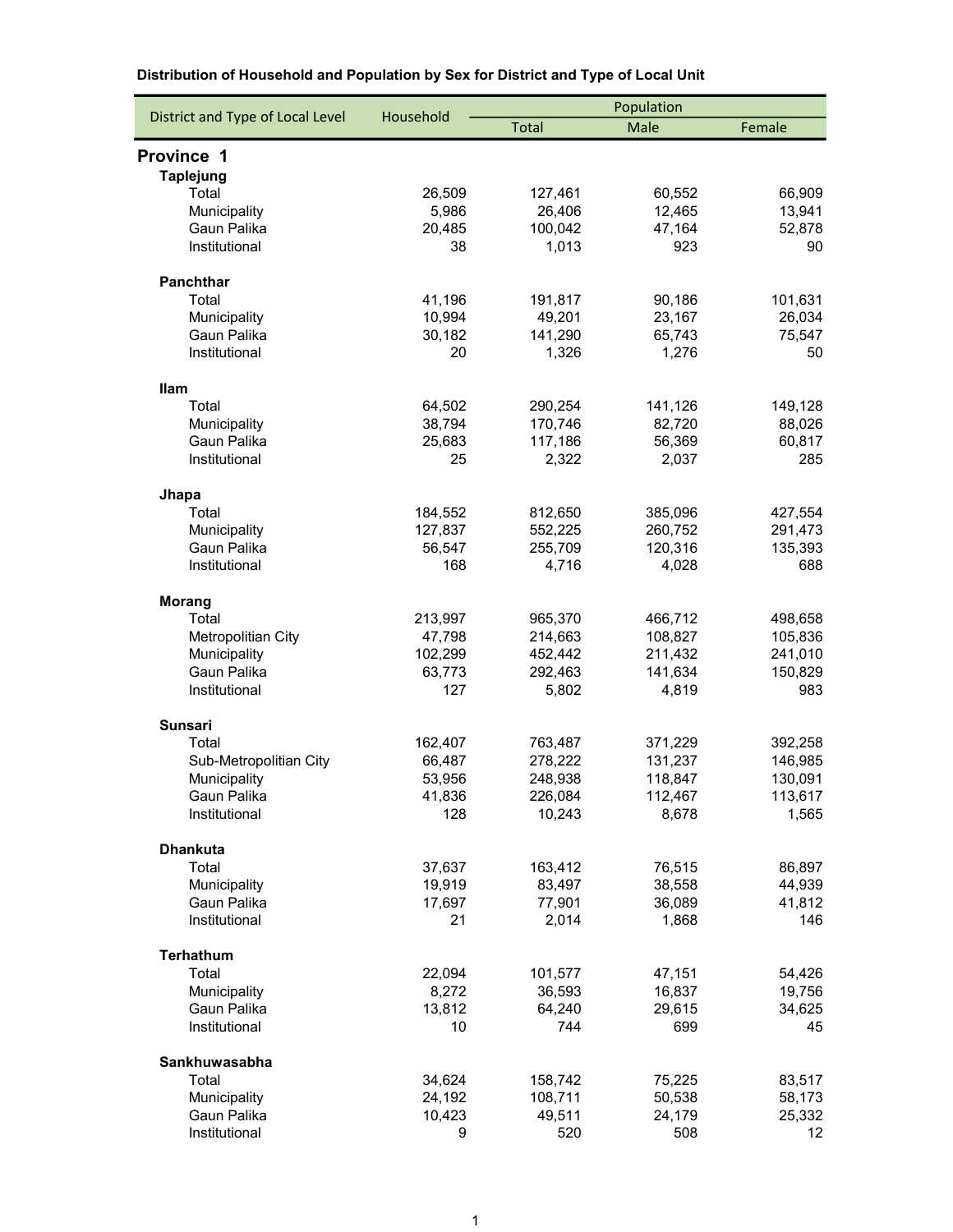|                                  |           | Population   |         |         |  |
|----------------------------------|-----------|--------------|---------|---------|--|
| District and Type of Local Level | Household | <b>Total</b> | Male    | Female  |  |
| <b>Bhojpur</b>                   |           |              |         |         |  |
| Total                            | 39,419    | 182,459      | 86,053  | 96,406  |  |
| Municipality                     | 13,270    | 58,810       | 27,609  | 31,201  |  |
| Gaun Palika                      | 26,123    | 122,415      | 57,260  | 65,155  |  |
| Institutional                    | 26        | 1,234        | 1,184   | 50      |  |
| Solukhumbu                       |           |              |         |         |  |
| Total                            | 23,785    | 105,886      | 51,200  | 54,686  |  |
| Municipality                     | 4,980     | 20,399       | 9,627   | 10,772  |  |
| Gaun Palika                      | 18,778    | 84,720       | 40,944  | 43,776  |  |
| Institutional                    | 27        | 767          | 629     | 138     |  |
| Okhaldhunga                      |           |              |         |         |  |
| Total                            | 32,502    | 147,984      | 68,687  | 79,297  |  |
| Municipality                     | 6,994     | 27,995       | 12,625  | 15,370  |  |
| Gaun Palika                      | 25,472    | 118,829      | 54,952  | 63,877  |  |
| Institutional                    | 36        | 1,160        | 1,110   | 50      |  |
| Khotang                          |           |              |         |         |  |
| Total                            | 42,664    | 206,312      | 97,092  | 109,220 |  |
| Municipality                     | 15,888    | 76,435       | 35,592  | 40,843  |  |
| Gaun Palika                      | 26,759    | 128,790      | 60,477  | 68,313  |  |
| Institutional                    | 17        | 1,087        | 1,023   | 64      |  |
| <b>Udayapur</b>                  |           |              |         |         |  |
| Total                            | 66,557    | 317,532      | 149,712 | 167,820 |  |
| Municipality                     | 50,650    | 234,663      | 109,490 | 125,173 |  |
| Gaun Palika                      | 15,864    | 80,766       | 38,271  | 42,495  |  |
| Institutional                    | 43        | 2,103        | 1,951   | 152     |  |
| Province <sub>2</sub>            |           |              |         |         |  |
| <b>Saptari</b>                   |           |              |         |         |  |
| Total                            | 121,098   | 639,284      | 313,846 | 325,438 |  |
| Municipality                     | 76,433    | 399,335      | 194,665 | 204,670 |  |
| Gaun Palika                      | 44,631    | 238,509      | 117,902 | 120,607 |  |
| Institutional                    | 34        | 1,440        | 1,279   | 161     |  |
| Siraha                           |           |              |         |         |  |
| Total                            | 117,962   | 637,328      | 310,101 | 327,227 |  |
| Municipality                     | 83,072    | 439,934      | 213,789 | 226,145 |  |
| Gaun Palika                      | 34,857    | 195,693      | 94,722  | 100,971 |  |
| Institutional                    | 33        | 1,701        | 1,590   | 111     |  |
| <b>Dhanusa</b>                   |           |              |         |         |  |
| Total                            | 138,249   | 754,777      | 378,538 | 376,239 |  |
| Sub-Metropolitian City           | 30,589    | 162,172      | 84,276  | 77,896  |  |
| Municipality                     | 82,659    | 446,936      | 219,825 | 227,111 |  |
| Gaun Palika                      | 24,977    | 144,574      | 73,369  | 71,205  |  |
| Institutional                    | 24        | 1,095        | 1,068   | 27      |  |
| <b>Mahottari</b>                 |           |              |         |         |  |
| Total                            | 111,316   | 627,580      | 311,016 | 316,564 |  |
| Municipality                     | 83,415    | 460,400      | 225,986 | 234,414 |  |
| Gaun Palika                      | 27,883    | 164,807      | 82,746  | 82,061  |  |
| Institutional                    | 18        | 2,373        | 2,284   | 89      |  |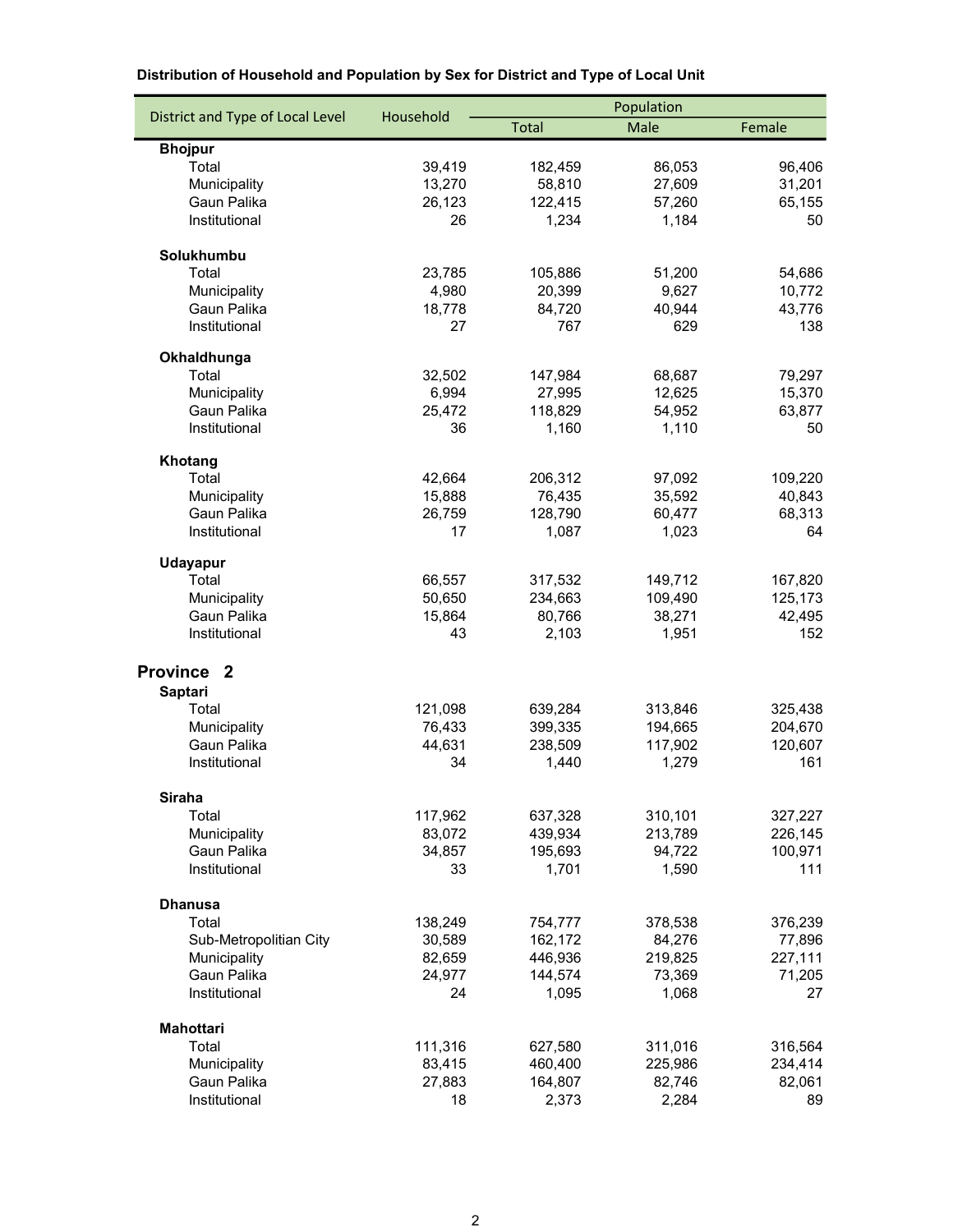|                                  |           | Population   |         |         |  |
|----------------------------------|-----------|--------------|---------|---------|--|
| District and Type of Local Level | Household | <b>Total</b> | Male    | Female  |  |
| <b>Sarlahi</b>                   |           |              |         |         |  |
| Total                            | 132,844   | 769,729      | 389,756 | 379,973 |  |
| Municipality                     | 94,548    | 528,652      | 265,583 | 263,069 |  |
| Gaun Palika                      | 38,255    | 240,678      | 123,843 | 116,835 |  |
| Institutional                    | 41        | 399          | 330     | 69      |  |
| Rautahat                         |           |              |         |         |  |
| Total                            | 106,668   | 686,722      | 351,079 | 335,643 |  |
| Municipality                     | 99,064    | 639,476      | 326,345 | 313,131 |  |
| Gaun Palika                      | 7,588     | 46,583       | 24,103  | 22,480  |  |
| Institutional                    | 16        | 663          | 631     | 32      |  |
| <b>Bara</b>                      |           |              |         |         |  |
| Total                            | 108,635   | 687,708      | 351,244 | 336,464 |  |
| Sub-Metropolitian City           | 40,359    | 240,118      | 122,373 | 117,745 |  |
| Municipality                     | 34,846    | 214,449      | 107,702 | 106,747 |  |
| Gaun Palika                      | 33,395    | 231,264      | 119,377 | 111,887 |  |
| Institutional                    | 35        | 1,877        | 1,792   | 85      |  |
| Parsa                            |           |              |         |         |  |
| Total                            | 95,536    | 601,017      | 312,358 | 288,659 |  |
| Metropolitian City               | 39,286    | 240,922      | 127,227 | 113,695 |  |
| Municipality                     | 16,968    | 111,165      | 57,153  | 54,012  |  |
| Gaun Palika                      | 39,262    | 245,682      | 125,092 | 120,590 |  |
| Institutional                    | 20        | 3,248        | 2,886   | 362     |  |
| Province <sub>3</sub>            |           |              |         |         |  |
| Sindhuli                         |           |              |         |         |  |
| Total                            | 57,581    | 296,192      | 142,123 | 154,069 |  |
| Municipality                     | 27,479    | 129,688      | 61,466  | 68,222  |  |
| Gaun Palika                      | 30,065    | 163,485      | 77,935  | 85,550  |  |
| Institutional                    | 37        | 3,019        | 2,722   | 297     |  |
| Ramechhap                        |           |              |         |         |  |
| Total                            | 43,910    | 202,646      | 93,386  | 109,260 |  |
| Municipality                     | 16,225    | 74,028       | 33,629  | 40,399  |  |
| Gaun Palika                      | 27,658    | 127,395      | 58,554  | 68,841  |  |
| Institutional                    | 27        | 1,223        | 1,203   | 20      |  |
| <b>Dolakha</b>                   |           |              |         |         |  |
| Total                            | 45,688    | 186,557      | 87,003  | 99,554  |  |
| Municipality                     | 12,493    | 48,001       | 22,121  | 25,880  |  |
| Gaun Palika                      | 33,165    | 137,098      | 63,633  | 73,465  |  |
| Institutional                    | 30        | 1,458        | 1,249   | 209     |  |
| Sindhupalchok                    |           |              |         |         |  |
| Total                            | 66,688    | 287,798      | 138,351 | 149,447 |  |
| Municipality                     | 27,228    | 118,375      | 55,905  | 62,470  |  |
| Gaun Palika                      | 39,407    | 167,395      | 80,758  | 86,637  |  |
| Institutional                    | 53        | 2,028        | 1,688   | 340     |  |
| Kavrepalanchok                   |           |              |         |         |  |
| Total                            | 80,720    | 381,937      | 182,936 | 199,001 |  |
| Municipality                     | 51,819    | 234,560      | 111,464 | 123,096 |  |
| Gaun Palika                      | 28,832    | 140,661      | 66,082  | 74,579  |  |
| Institutional                    | 69        | 6,716        | 5,390   | 1,326   |  |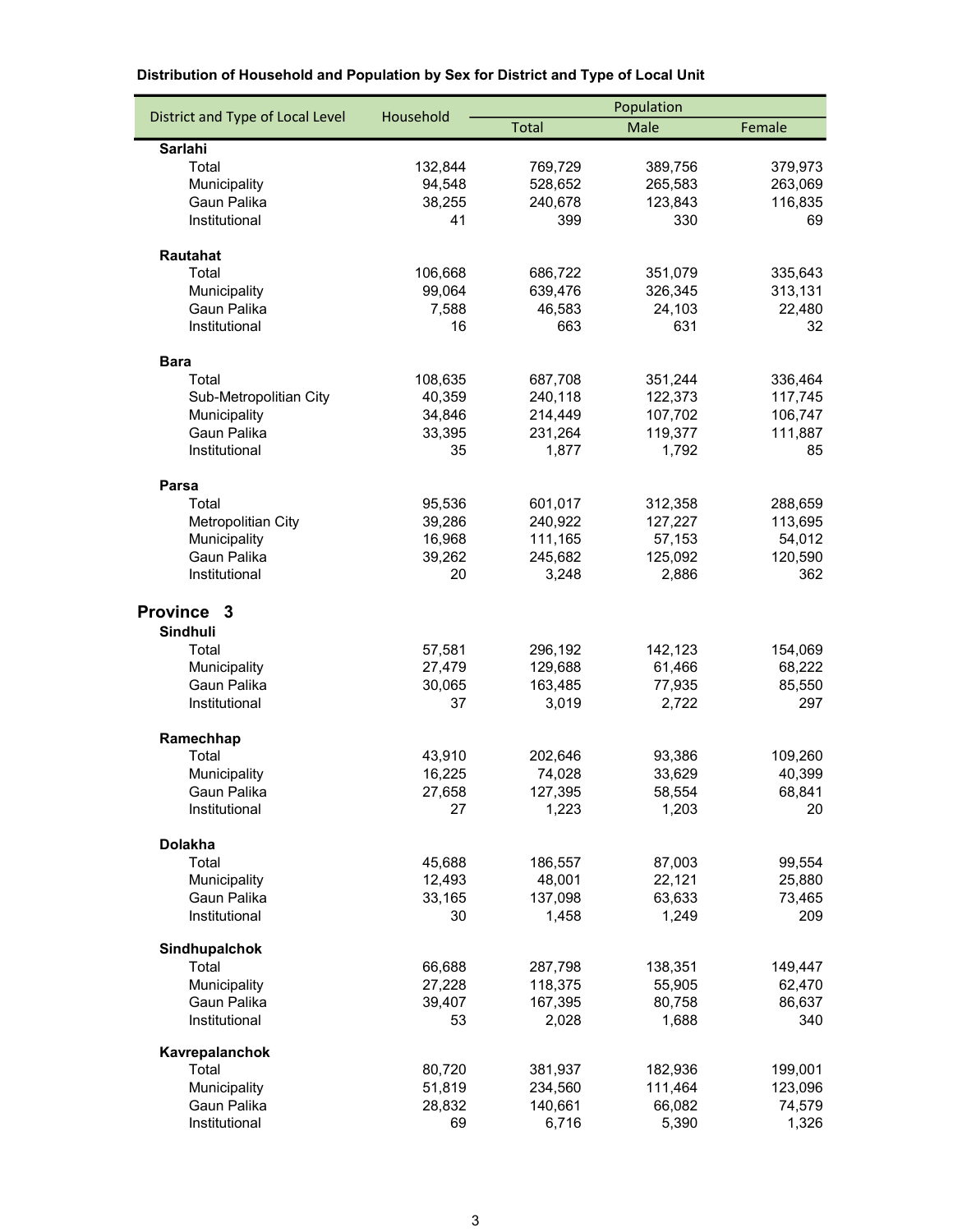|                                  |           | Population   |         |         |  |
|----------------------------------|-----------|--------------|---------|---------|--|
| District and Type of Local Level | Household | <b>Total</b> | Male    | Female  |  |
| Lalitpur                         |           |              |         |         |  |
| Total                            | 109,797   | 468,132      | 238,082 | 230,050 |  |
| Metropolitian City               | 70,256    | 284,922      | 145,924 | 138,998 |  |
| Municipality                     | 32,692    | 140,473      | 69,353  | 71,120  |  |
| Gaun Palika                      | 6,557     | 32,211       | 15,633  | 16,578  |  |
| Institutional                    | 292       | 10,526       | 7,172   | 3,354   |  |
| <b>Bhaktapur</b>                 |           |              |         |         |  |
| Total                            | 68,636    | 304,651      | 154,884 | 149,767 |  |
| Municipality                     | 68,557    | 298,704      | 149,695 | 149,009 |  |
| Institutional                    | 79        | 5,947        | 5,189   | 758     |  |
| Kathmandu                        |           |              |         |         |  |
| Total                            | 436,344   | 1,744,240    | 913,001 | 831,239 |  |
| Metropolitian City               | 254,292   | 975,453      | 511,841 | 463,612 |  |
| Municipality                     | 181,252   | 723,836      | 367,868 | 355,968 |  |
| Institutional                    | 800       | 44,951       | 33,292  | 11,659  |  |
| <b>Nuwakot</b>                   |           |              |         |         |  |
| Total                            | 59,215    | 277,471      | 132,787 | 144,684 |  |
| Municipality                     | 20,604    | 95,049       | 44,830  | 50,219  |  |
| Gaun Palika                      | 38,590    | 180,726      | 86,607  | 94,119  |  |
| Institutional                    | 21        | 1,696        | 1,350   | 346     |  |
| Rasuwa                           |           |              |         |         |  |
| Total                            | 9,778     | 43,300       | 21,475  | 21,825  |  |
| Gaun Palika                      | 9,741     | 42,133       | 20,498  | 21,635  |  |
| Institutional                    | 37        | 1,167        | 977     | 190     |  |
| <b>Dhading</b>                   |           |              |         |         |  |
| Total                            | 73,851    | 336,067      | 157,834 | 178,233 |  |
| Municipality                     | 20,743    | 89,544       | 41,707  | 47,837  |  |
| Gaun Palika                      | 53,099    | 244,748      | 114,393 | 130,355 |  |
| Institutional                    | 9         | 1,775        | 1,734   | 41      |  |
| <b>Makwanpur</b>                 |           |              |         |         |  |
| Total                            | 86,127    | 420,477      | 206,684 | 213,793 |  |
| Sub-Metropolitian City           | 34,270    | 152,875      | 74,964  | 77,911  |  |
| Municipality                     | 8,928     | 41,623       | 19,811  | 21,812  |  |
| Gaun Palika                      | 42,847    | 221,103      | 107,308 | 113,795 |  |
| Institutional                    | 82        | 4,876        | 4,601   | 275     |  |
| Chitawan                         |           |              |         |         |  |
| Total                            | 132,462   | 579,984      | 279,087 | 300,897 |  |
| Metropolitian City               | 69,035    | 280,502      | 134,001 | 146,501 |  |
| Municipality                     | 58,532    | 264,228      | 124,154 | 140,074 |  |
| Gaun Palika                      | 4,778     | 25,002       | 12,460  | 12,542  |  |
| Institutional                    | 117       | 10,252       | 8,472   | 1,780   |  |
| Province 4                       |           |              |         |         |  |
| Gorkha                           |           |              |         |         |  |
| Total                            | 66,506    | 271,061      | 121,041 | 150,020 |  |
| Municipality                     | 23,051    | 87,446       | 38,563  | 48,883  |  |
| Gaun Palika                      | 43,407    | 181,496      | 80,783  | 100,713 |  |
| Institutional                    | 48        | 2,119        | 1,695   | 424     |  |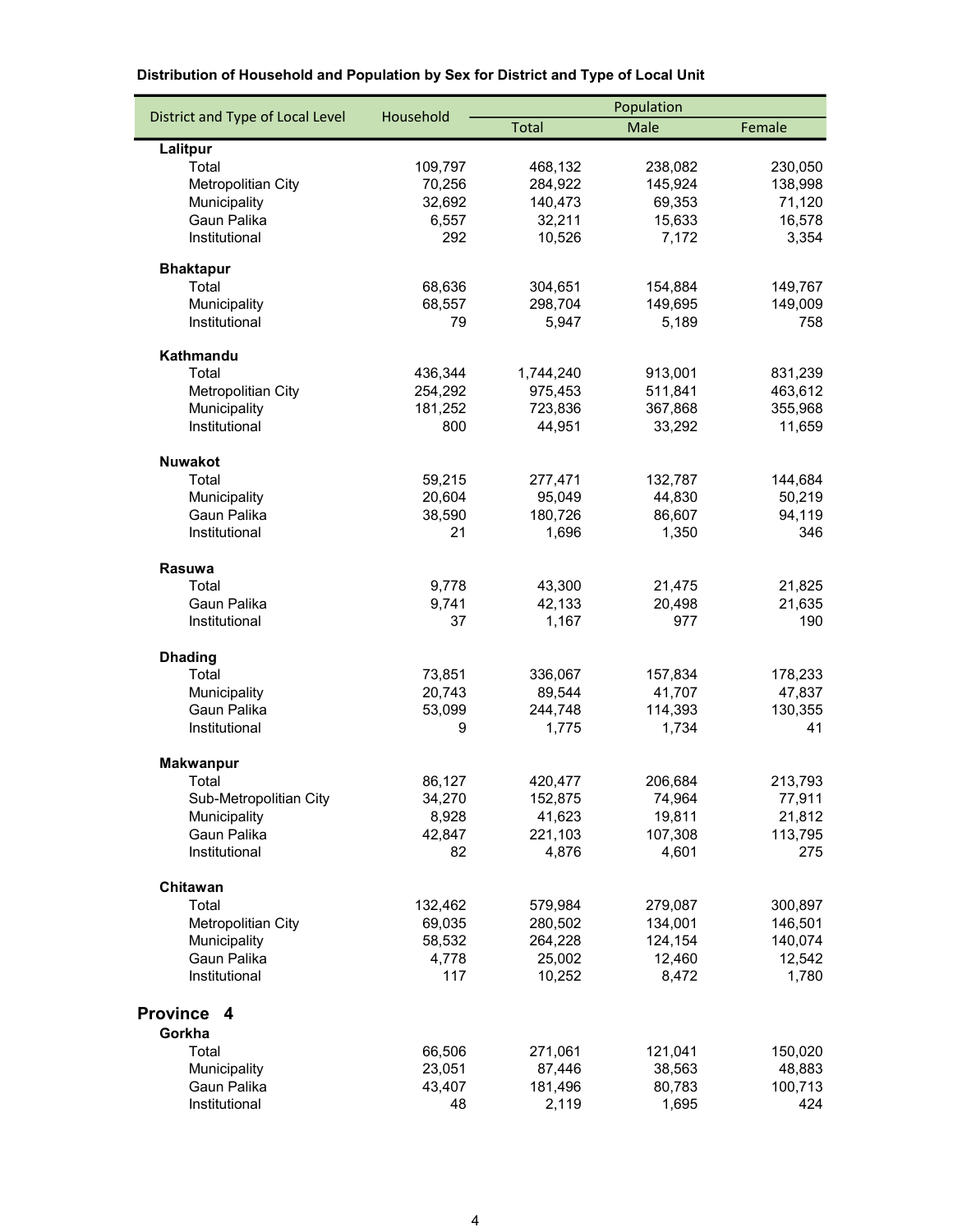| Population<br>District and Type of Local Level<br>Household<br>Total<br>Male<br>Female<br>Lamjung<br>42,079<br>75,913<br>Total<br>167,724<br>28,260<br>48,007<br>Municipality<br>108,132<br>Gaun Palika<br>13,788<br>58,018<br>26,488 | 91,811        |
|---------------------------------------------------------------------------------------------------------------------------------------------------------------------------------------------------------------------------------------|---------------|
|                                                                                                                                                                                                                                       |               |
|                                                                                                                                                                                                                                       |               |
|                                                                                                                                                                                                                                       |               |
|                                                                                                                                                                                                                                       | 60,125        |
|                                                                                                                                                                                                                                       | 31,530        |
| Institutional<br>31<br>1,574<br>1,418                                                                                                                                                                                                 | 156           |
| Tanahu                                                                                                                                                                                                                                |               |
| Total<br>78,309<br>323,288<br>143,410                                                                                                                                                                                                 | 179,878       |
| 50,107<br>85,573<br>Municipality<br>195,945                                                                                                                                                                                           | 110,372       |
| 28,179<br>55,287<br>Gaun Palika<br>124,602                                                                                                                                                                                            | 69,315        |
| Institutional<br>2,741<br>23<br>2,550                                                                                                                                                                                                 | 191           |
| Syangja                                                                                                                                                                                                                               |               |
| Total<br>68,881<br>289,148<br>125,833                                                                                                                                                                                                 | 163,315       |
| 44,356<br>80,707<br>Municipality<br>185,517                                                                                                                                                                                           | 104,810       |
| Gaun Palika<br>24,500<br>102,583<br>44,164                                                                                                                                                                                            | 58,419        |
| Institutional<br>25<br>1,048<br>962                                                                                                                                                                                                   | 86            |
| Kaski                                                                                                                                                                                                                                 |               |
| Total<br>125,673<br>492,098<br>236,385                                                                                                                                                                                                | 255,713       |
| 105,630<br>402,995<br>192,977<br>Metropolitian City                                                                                                                                                                                   | 210,018       |
| Gaun Palika<br>19,829<br>77,957<br>35,097                                                                                                                                                                                             | 42,860        |
| Institutional<br>214<br>8,311<br>11,146                                                                                                                                                                                               | 2,835         |
| <b>Manang</b>                                                                                                                                                                                                                         |               |
| 6,538<br>Total<br>1,480<br>3,661                                                                                                                                                                                                      | 2,877         |
| Gaun Palika<br>1,448<br>5,827<br>3,015                                                                                                                                                                                                | 2,812         |
| 32<br>711<br>646<br>Institutional                                                                                                                                                                                                     | 65            |
| <b>Mustang</b>                                                                                                                                                                                                                        |               |
| Total<br>3,354<br>13,452<br>7,093                                                                                                                                                                                                     | 6,359         |
| Gaun Palika<br>3,305<br>11,593<br>5,771                                                                                                                                                                                               | 5,822         |
| 1,322<br>Institutional<br>49<br>1,859                                                                                                                                                                                                 | 537           |
| Myagdi                                                                                                                                                                                                                                |               |
| Total<br>27,762<br>113,641<br>51,395                                                                                                                                                                                                  | 62,246        |
| 8,652<br>33,498<br>15,002<br>Municipality                                                                                                                                                                                             | 18,496        |
| Gaun Palika<br>19,075<br>78,579<br>35,032                                                                                                                                                                                             | 43,547        |
| Institutional<br>1,564<br>1,361<br>35                                                                                                                                                                                                 | 203           |
| Parbat                                                                                                                                                                                                                                |               |
| 35,719<br>146,590<br>65,301<br>Total                                                                                                                                                                                                  | 81,289        |
| 16,194<br>28,404<br>Municipality<br>64,287                                                                                                                                                                                            | 35,883        |
| Gaun Palika<br>19,504<br>81,380<br>36,026                                                                                                                                                                                             | 45,354        |
| Institutional<br>21<br>923<br>871                                                                                                                                                                                                     | 52            |
| <b>Baglung</b>                                                                                                                                                                                                                        |               |
| Total<br>61,522<br>268,613<br>117,997                                                                                                                                                                                                 | 150,616       |
| 36,076<br>149,181<br>65,281<br>Municipality                                                                                                                                                                                           | 83,900        |
| 25,406<br>117,449<br>51,114<br>Gaun Palika<br>Institutional<br>1,983<br>1,602<br>40                                                                                                                                                   | 66,335<br>381 |
|                                                                                                                                                                                                                                       |               |
| Nawalparasi<br>Total<br>66,934<br>311,604<br>142,779                                                                                                                                                                                  | 168,825       |
| 48,926<br>100,485<br>Municipality<br>218,005                                                                                                                                                                                          | 117,520       |
| 17,989<br>Gaun Palika<br>92,864<br>41,699                                                                                                                                                                                             | 51,165        |
| 735<br>595<br>Institutional<br>19                                                                                                                                                                                                     | 140           |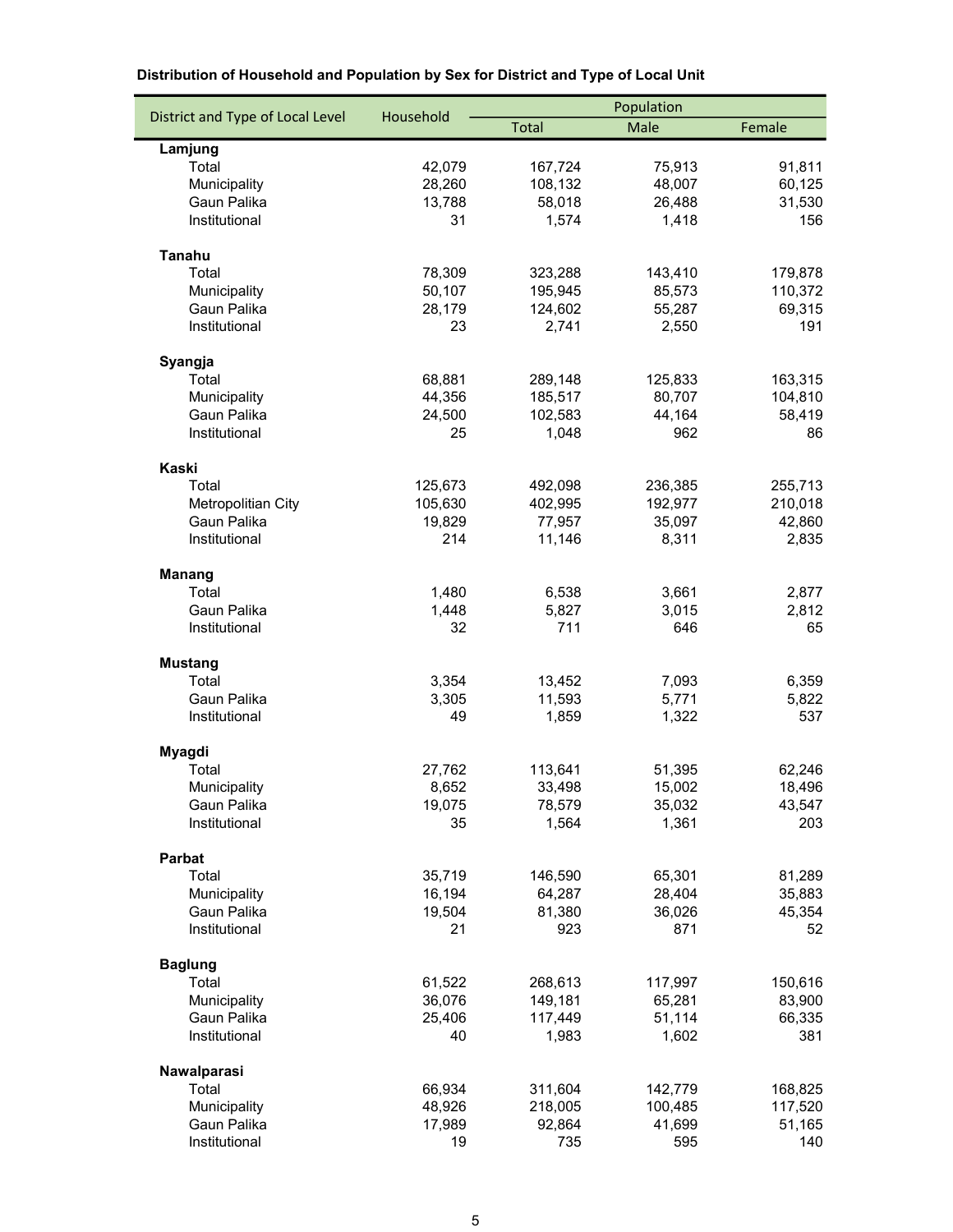|                                  | Household         | Population         |                    |                   |  |
|----------------------------------|-------------------|--------------------|--------------------|-------------------|--|
| District and Type of Local Level |                   | <b>Total</b>       | Male               | Female            |  |
| <b>Province</b><br>5             |                   |                    |                    |                   |  |
| Gulmi                            |                   |                    |                    |                   |  |
| Total                            | 64,921            | 280,160            | 120,995            | 159,165           |  |
| Municipality                     | 15,428            | 65,350             | 28,563             | 36,787            |  |
| Gaun Palika                      | 49,459            | 213,655            | 91,416             | 122,239           |  |
| Institutional                    | 34                | 1,155              | 1,016              | 139               |  |
| Palpa                            |                   |                    |                    |                   |  |
| Total                            | 59,291            | 261,180            | 115,840            | 145,340           |  |
| Municipality                     | 21,778            | 85,801             | 38,254             | 47,547            |  |
| Gaun Palika                      | 37,482            | 173,092            | 75,809             | 97,283            |  |
| Institutional                    | 31                | 2,287              | 1,777              | 510               |  |
| Nawalparasi                      |                   |                    |                    |                   |  |
| Total                            | 61,859            | 331,904            | 160,896            | 171,008           |  |
| Municipality                     | 35,715            | 174,107            | 81,574             | 92,533            |  |
| Gaun Palika                      | 26,130            | 153,978            | 75,880             | 78,098            |  |
| Institutional                    | 14                | 3,819              | 3,442              | 377               |  |
|                                  |                   |                    |                    |                   |  |
| Rupandehi                        |                   |                    |                    |                   |  |
| Total<br>Sub-Metropolitian City  | 163,916<br>34,097 | 880,196            | 432,193<br>68,288  | 448,003<br>70,454 |  |
| Municipality                     | 68,202            | 138,742<br>345,474 | 165,357            | 180,117           |  |
| Gaun Palika                      | 61,536            | 390,350            | 193,716            | 196,634           |  |
| Institutional                    | 81                | 5,630              | 4,832              | 798               |  |
|                                  |                   |                    |                    |                   |  |
| Kapilbastu                       |                   |                    |                    |                   |  |
| Total                            | 91,321<br>67,328  | 571,936            | 285,599<br>198,183 | 286,337           |  |
| Municipality<br>Gaun Palika      | 23,936            | 400,526<br>169,308 | 85,456             | 202,343<br>83,852 |  |
| Institutional                    | 57                | 2,102              | 1,960              | 142               |  |
|                                  |                   |                    |                    |                   |  |
| Arghakhanchi                     |                   |                    |                    |                   |  |
| Total                            | 46,835            | 197,632            | 86,266             | 111,366           |  |
| Municipality                     | 27,509            | 117,092            | 52,166             | 64,926            |  |
| Gaun Palika                      | 19,317            | 79,803             | 33,384             | 46,419            |  |
| Institutional                    | - 9               | 737                | 716                | 21                |  |
| Pyuthan                          |                   |                    |                    |                   |  |
| Total                            | 47,730            | 228,102            | 100,053            | 128,049           |  |
| Municipality                     | 15,932            | 69,389             | 29,598             | 39,791            |  |
| Gaun Palika                      | 31,784            | 157,407            | 69,227             | 88,180            |  |
| Institutional                    | 14                | 1,306              | 1,228              | 78                |  |
| Rolpa                            |                   |                    |                    |                   |  |
| Total                            | 43,757            | 224,506            | 103,100            | 121,406           |  |
| Municipality                     | 7,133             | 32,759             | 14,744             | 18,015            |  |
| Gaun Palika                      | 36,602            | 188,418            | 85,557             | 102,861           |  |
| Institutional                    | 22                | 3,329              | 2,799              | 530               |  |
| <b>Rukum</b>                     |                   |                    |                    |                   |  |
| Total                            | 11,209            | 53,184             | 24,980             | 28,204            |  |
| Gaun Palika                      | 11,202            | 53,018             | 24,845             | 28,173            |  |
| Institutional                    | 7                 | 166                | 135                | 31                |  |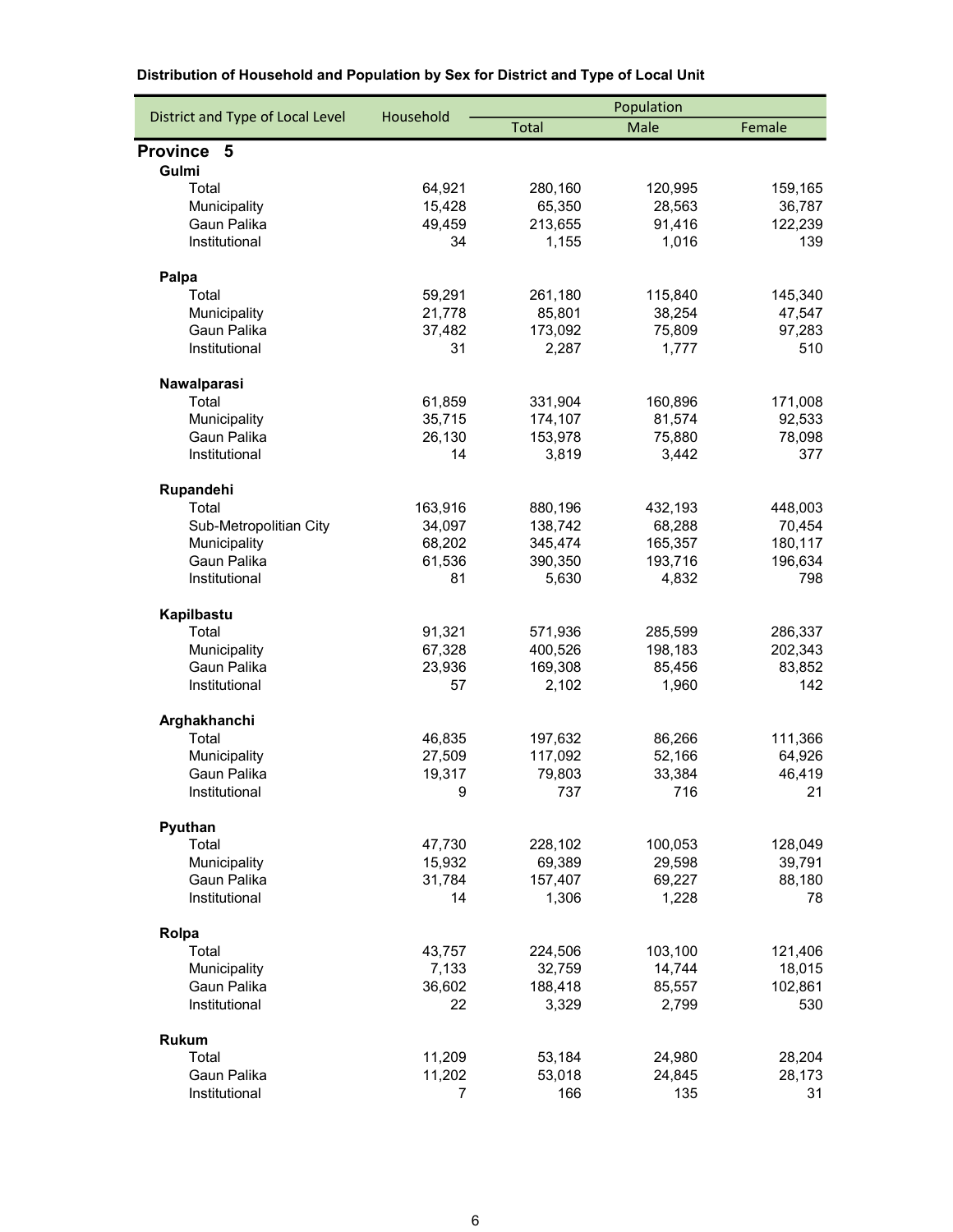|                                  |                | Population       |                 |                |  |
|----------------------------------|----------------|------------------|-----------------|----------------|--|
| District and Type of Local Level | Household      | <b>Total</b>     | Male            | Female         |  |
| Dang                             |                |                  |                 |                |  |
| Total                            | 116,415        | 552,583          | 261,059         | 291,524        |  |
| Sub-Metropolitian City           | 66,662         | 297,692          | 139,004         | 158,688        |  |
| Municipality                     | 9,432          | 47,655           | 22,898          | 24,757         |  |
| Gaun Palika                      | 40,253         | 202,794          | 95,189          | 107,605        |  |
| Institutional                    | 68             | 4,442            | 3,968           | 474            |  |
| <b>Banke</b>                     |                |                  |                 |                |  |
| Total                            | 94,773         | 491,313          | 244,255         | 247,058        |  |
| Sub-Metropolitian City           | 27,892         | 138,951          | 70,877          | 68,074         |  |
| Municipality                     | 15,483         | 70,647           | 34,112          | 36,535         |  |
| Gaun Palika                      | 51,318         | 275,566          | 134,181         | 141,385        |  |
| Institutional                    | 80             | 6,149            | 5,085           | 1,064          |  |
| <b>Bardiya</b>                   |                |                  |                 |                |  |
| Total                            | 83,176         | 426,576          | 205,080         | 221,496        |  |
| Municipality                     | 66,679         | 340,872          | 163,590         | 177,282        |  |
| Gaun Palika                      | 16,468         | 82,739           | 38,730          | 44,009         |  |
| Institutional                    | 29             | 2,965            | 2,760           | 205            |  |
| <b>Province</b><br>6             |                |                  |                 |                |  |
| <b>Rukum</b>                     |                |                  |                 |                |  |
| Total                            | 30,647         | 155,383          | 74,179          | 81,204         |  |
| Municipality                     | 19,150         | 93,978           | 45,034          | 48,944         |  |
| Gaun Palika                      | 11,485         | 60,294           | 28,085          | 32,209         |  |
| Institutional                    | 12             | 1,111            | 1,060           | 51             |  |
| Salyan                           |                |                  |                 |                |  |
| Total                            | 46,556         | 242,444          | 115,969         | 126,475        |  |
| Municipality                     | 20,060         | 103,900          | 49,569          | 54,331         |  |
| Gaun Palika                      | 26,464         | 137,816          | 65,684          | 72,132         |  |
| Institutional                    | 32             | 728              | 716             | 12             |  |
| <b>Surkhet</b>                   |                |                  |                 |                |  |
| Total                            | 72,863         | 350,804          | 169,421         | 181,383        |  |
| Municipality                     | 54,757         | 248,156          | 117,342         | 130,814        |  |
| Gaun Palika                      | 18,073         | 95,162           | 45,330          | 49,832         |  |
| Institutional                    | 33             | 7,486            | 6,749           | 737            |  |
| <b>Dailekh</b>                   |                |                  |                 |                |  |
| Total                            | 48,919         | 261,770          | 126,990         | 134,780        |  |
| Municipality                     | 23,852         | 123,953          | 60,070          | 63,883         |  |
| Gaun Palika                      | 25,063         | 136,902          | 66,031          | 70,871         |  |
| Institutional                    | 4              | 915              | 889             | 26             |  |
| Jajarkot                         |                |                  |                 |                |  |
| Total                            | 30,472         | 171,304          | 85,537          | 85,767         |  |
| Municipality                     | 17,455         | 94,400           | 46,553          | 47,847         |  |
| Gaun Palika<br>Institutional     | 13,013<br>4    | 75,706<br>1,198  | 37,811<br>1,173 | 37,895<br>25   |  |
|                                  |                |                  |                 |                |  |
| <b>Dolpa</b>                     |                |                  |                 |                |  |
| Total                            | 7,488          | 36,700           | 18,238          | 18,462         |  |
| Municipality<br>Gaun Palika      | 3,847<br>3,619 | 18,474<br>17,654 | 9,162<br>8,519  | 9,312<br>9,135 |  |
| Institutional                    | 22             | 572              | 557             | 15             |  |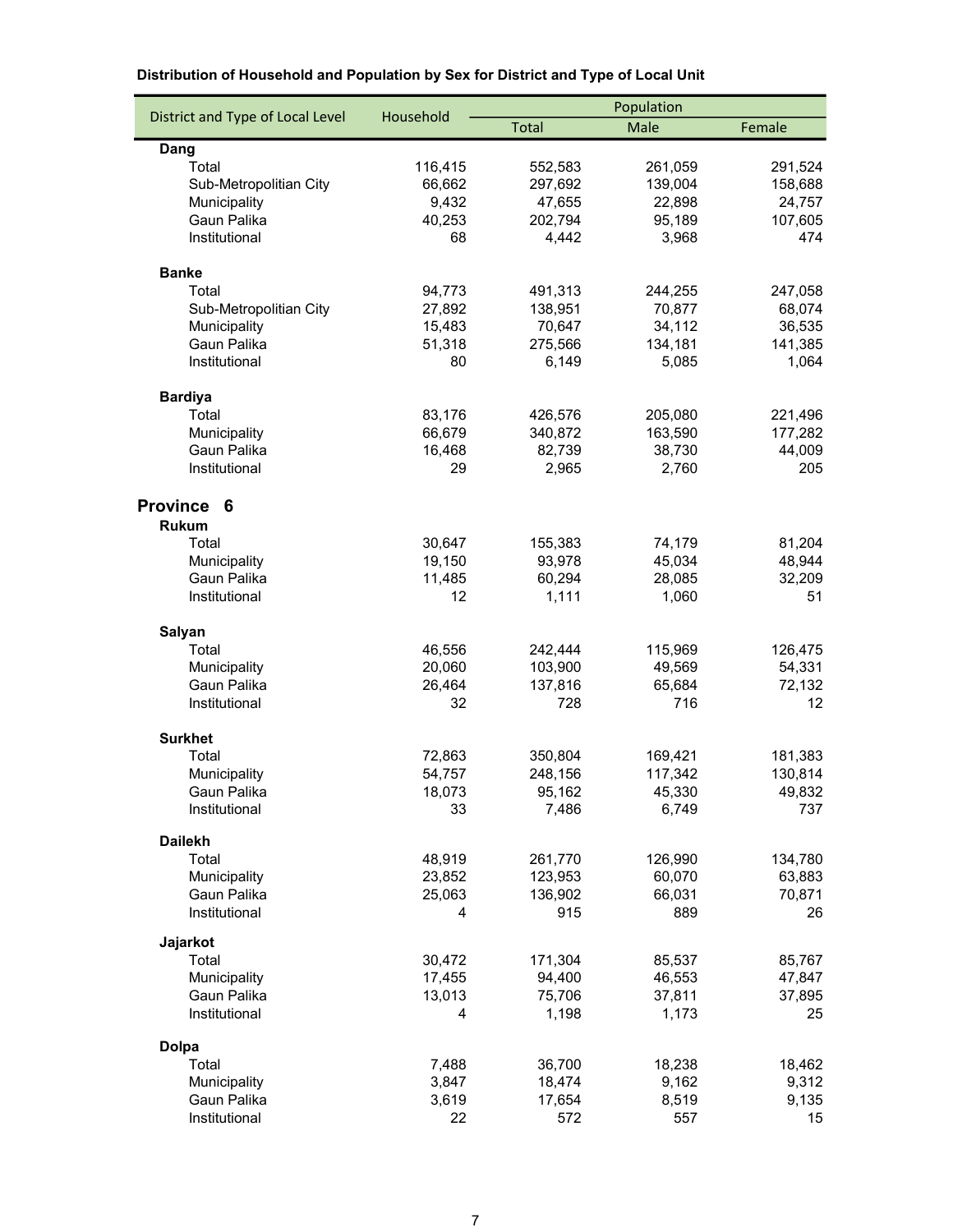|                                  |                  | Population         |                  |                  |  |
|----------------------------------|------------------|--------------------|------------------|------------------|--|
| District and Type of Local Level | Household        | <b>Total</b>       | Male             | Female           |  |
| Jumla                            |                  |                    |                  |                  |  |
| Total                            | 19,303           | 108,921            | 54,898           | 54,023           |  |
| Municipality                     | 3,996            | 19,047             | 9,369            | 9,678            |  |
| Gaun Palika                      | 15,295           | 88,448             | 44,227           | 44,221           |  |
| Institutional                    | 12               | 1,426              | 1,302            | 124              |  |
| <b>Kalikot</b>                   |                  |                    |                  |                  |  |
| Total                            | 23,013           | 136,948            | 68,833           | 68,115           |  |
| Municipality                     | 8,990            | 52,326             | 26,264           | 26,062           |  |
| Gaun Palika                      | 14,018           | 84,261             | 42,225           | 42,036           |  |
| Institutional                    | 5                | 361                | 344              | 17               |  |
| Mugu                             |                  |                    |                  |                  |  |
| Total                            | 9,619            | 55,286             | 28,025           | 27,261           |  |
| Municipality                     | 3,641            | 20,082             | 10,247           | 9,835            |  |
| Gaun Palika                      | 5,959            | 34,750             | 17,342           | 17,408           |  |
| Institutional                    | 19               | 454                | 436              | 18               |  |
| Humla                            |                  |                    |                  |                  |  |
| Total                            | 9,479            | 50,858             | 25,833           | 25,025           |  |
| Gaun Palika                      | 9,437            | 49,933             | 25,077           | 24,856           |  |
| Institutional                    | 42               | 925                | 756              | 169              |  |
|                                  |                  |                    |                  |                  |  |
| Province 7                       |                  |                    |                  |                  |  |
| <b>Bajura</b>                    |                  |                    |                  |                  |  |
| Total                            | 24,908<br>14,525 | 134,912            | 65,806<br>36,613 | 69,106           |  |
| Municipality<br>Gaun Palika      | 10,363           | 75,634<br>58,520   | 28,465           | 39,021<br>30,055 |  |
| Institutional                    | 20               | 758                | 728              | 30               |  |
|                                  |                  |                    |                  |                  |  |
| <b>Bajhang</b>                   |                  |                    |                  |                  |  |
| Total                            | 33,786           | 195,159            | 92,794           | 102,365          |  |
| Municipality<br>Gaun Palika      | 9,495            | 55,415             | 26,871           | 28,544           |  |
| Institutional                    | 24,278<br>13     | 139,286<br>458     | 65,474<br>449    | 73,812<br>9      |  |
|                                  |                  |                    |                  |                  |  |
| Achham                           |                  |                    |                  |                  |  |
| Total                            | 48,351           | 257,477            | 120,008          | 137,469          |  |
| Municipality                     | 22,745           | 117,518<br>138,670 | 54,267           | 63,251           |  |
| Gaun Palika<br>Institutional     | 25,573<br>33     | 1,289              | 64,508<br>1,233  | 74,162<br>56     |  |
|                                  |                  |                    |                  |                  |  |
| Doti                             |                  |                    |                  |                  |  |
| Total                            | 41,440           | 211,746            | 97,252           | 114,494          |  |
| Municipality                     | 14,112           | 64,742             | 28,427           | 36,315           |  |
| Gaun Palika                      | 27,271           | 142,328            | 64,551           | 77,777           |  |
| Institutional                    | 57               | 4,676              | 4,274            | 402              |  |
| Kailali                          |                  |                    |                  |                  |  |
| Total                            | 142,480          | 775,709            | 378,417          | 397,292          |  |
| Sub-Metropolitian City           | 29,143           | 147,741            | 73,462           | 74,279           |  |
| Municipality                     | 76,991           | 412,272            | 196,984          | 215,288          |  |
| Gaun Palika                      | 36,279           | 206,646            | 100,177          | 106,469          |  |
| Institutional                    | 67               | 9,050              | 7,794            | 1,256            |  |